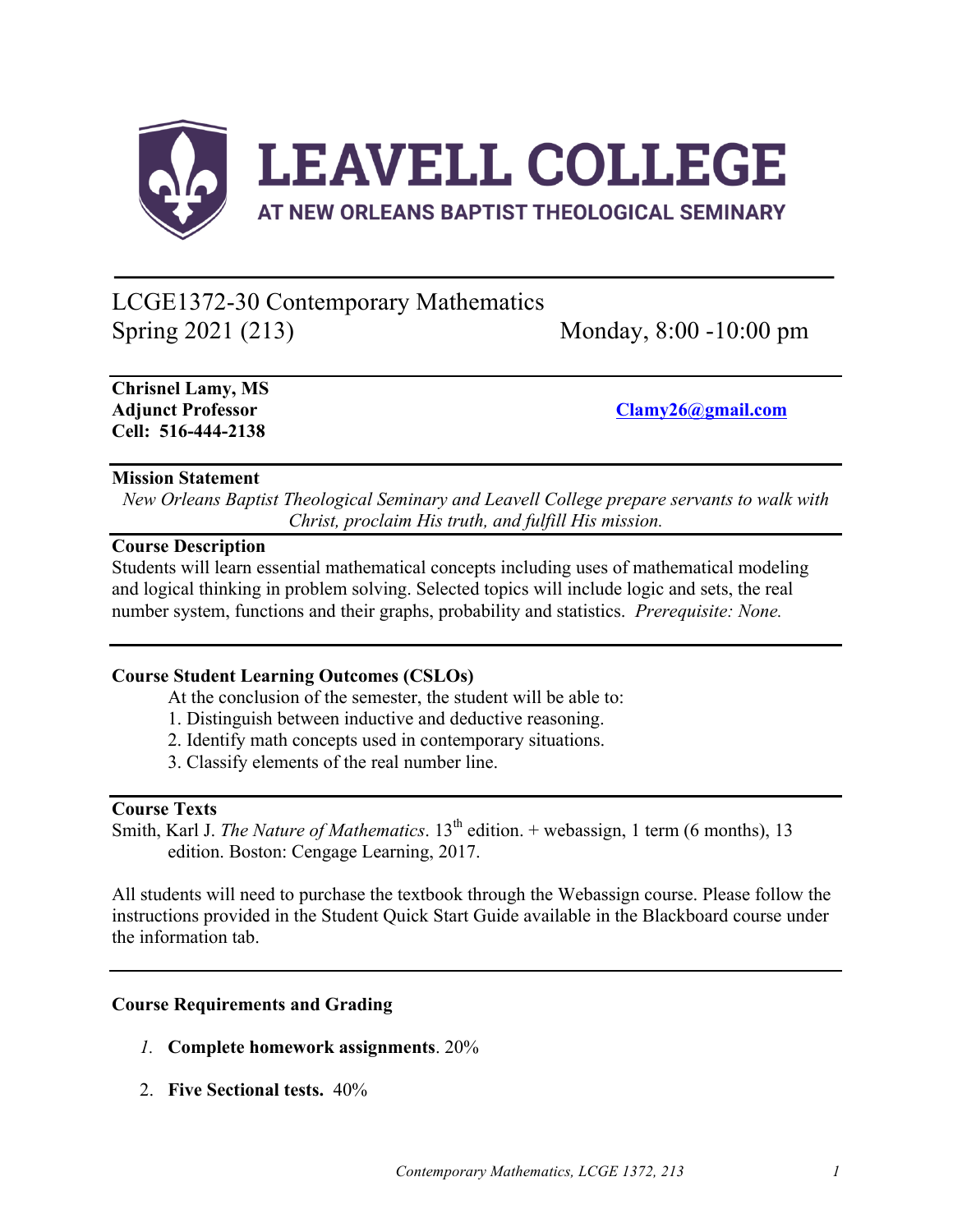3. **Complete midterm exam.** 20%

# 4. **Complete comprehensive final exam.** 20 %

| <b>COURSE GRADING</b>  | <b>GRADING SCALE</b> |               |
|------------------------|----------------------|---------------|
| Participation/Homework | 20%                  | A: $93 - 100$ |
| <b>Sectional Exams</b> | 40%                  | $B: 85 - 92$  |
| Midterm                | 20%                  | $C: 77 - 84$  |
| Final Exam             | 20%                  | D: $70 - 76$  |
|                        |                      | $F:$ below 70 |

# **Course Schedule**

| Week           | Week of            | <b>Topic</b>                                                                                           | <b>Textbook</b><br>Reading        | <b>Assignment</b>           |
|----------------|--------------------|--------------------------------------------------------------------------------------------------------|-----------------------------------|-----------------------------|
| $\mathbf{1}$   | <b>Jan 25</b>      | Introduction, Chapter 1:<br><b>The Nature of Problem</b><br><b>Solving</b>                             | Chapter 1<br>(Intro $& 1.1$ )     | Pretest                     |
| $\overline{2}$ | Feb 1              | Chapter 1 cont'd:<br><b>Inductive and Deductive</b><br><b>Reasoning, Scientific</b><br><b>Notation</b> | Chapter 1<br>$(1.2 \& 1.3)$       |                             |
| $\overline{3}$ | Feb 8              | Chapter 2:<br><b>The Nature of Sets</b>                                                                | Chapter 2<br>(2.1)                | <b>Test Chapt. 1</b>        |
| $\overline{4}$ | <b>Feb 15</b>      | Chapter 2 cont'd:<br><b>Operations, Applications,</b><br><b>Finite and Infinite Sets</b>               | Chapter 2<br>$(2.2, 2.3, \& 2.4)$ |                             |
| 5              | <b>Feb 22</b>      | Chapter 3:<br><b>The Nature of Logic</b>                                                               | Chapter 3<br>(3.1 & 3.2)          | <b>Test Chapt. 2</b>        |
| 6              | March 1            | Chapter 3 cont'd:<br><b>Operators, Nature of Proof</b><br>& Problem Solving (3.3, 3.4)<br>& 3.5)       | Chapter 3<br>$(3.3, 3.4 \& 3.5)$  |                             |
| $\overline{7}$ | March 8            | Chapter 4:<br>The Nature of Numeration<br><b>Systems</b>                                               | Chapter 4<br>(4.1 & 4.2)          | <b>MIDTERM</b> (Chpts. 1-3) |
| 8              | <b>March 15-19</b> | <b>Spring Break</b>                                                                                    |                                   |                             |
| 9              | March 22           | Chapter 4 cont'd:<br><b>Different Numeration</b><br><b>Systems and Binary</b>                          | Chapter 4<br>$(4.3 \& 4.4)$       |                             |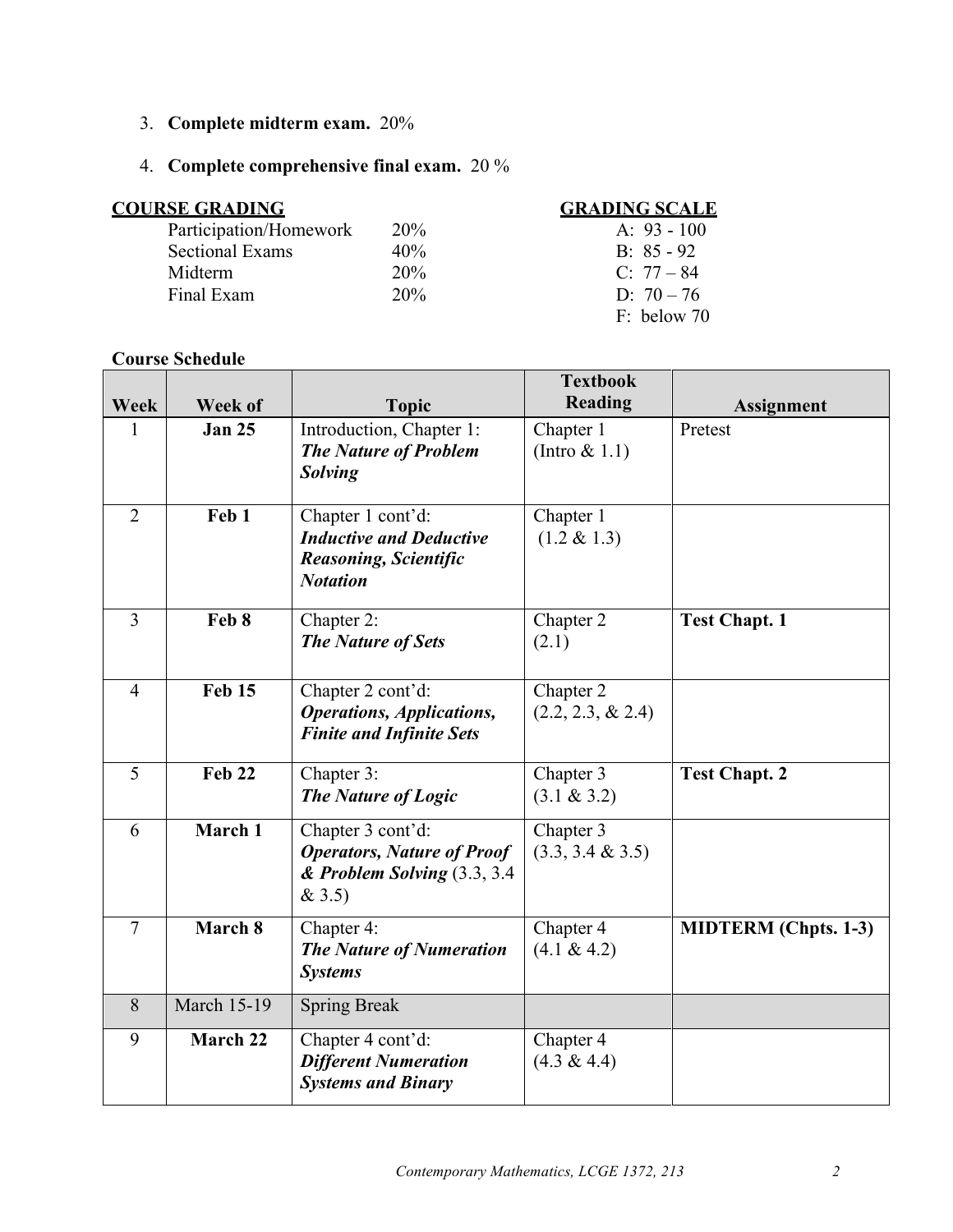|      |                 |                                                     | <b>Textbook</b>   |                      |
|------|-----------------|-----------------------------------------------------|-------------------|----------------------|
| Week | Week of         | <b>Topic</b>                                        | <b>Reading</b>    | <b>Assignment</b>    |
| 10   | <b>March 29</b> | Chapter 5:                                          | Chapter 5         | <b>Test Chapt. 4</b> |
|      |                 | <b>The Nature of Numbers</b>                        | (5.1 & 5.2)       |                      |
| 11   | April 5         | Chapter 5 cont'd:                                   | Chapter 5         |                      |
|      |                 | <b>Integers and Rational</b>                        | $(5.3 \& 5.4)$    |                      |
|      |                 | <b>Numbers</b>                                      |                   |                      |
| 12   | April 12        | Chapter 12:                                         | Chapter 12        | <b>Test Chap. 5</b>  |
|      |                 | <b>The Nature of Counting</b>                       | (12.1, 12.2 12.3) |                      |
| 13   | April 19        | Chapter 11:                                         | Chapter 11        | <b>Test Chap. 12</b> |
|      |                 | <b>The Nature of Financial</b><br><b>Management</b> | $(11.1 \& 11.2)$  |                      |
| 14   | April 26        | Chapter 11 cont'd:                                  | Chapter 11        |                      |
|      |                 | <b>Sequences and Series</b>                         | $(11.3 \& 11.4)$  |                      |
| 15   | May 3           | Review                                              |                   |                      |
| 16   | May 10          | Final Exam                                          |                   | <b>Final Exam</b>    |

## **ADDITIONAL COURSE INFORMATION**

- 1. *Attendance Policy*: Leavell College follows the attendance policy as stated in the Leavell College catalog.
- 2. *Policy for Late Submissions:* All late assignments will be penalized five points for the first day and one point per day thereafter, with no assignments being accepted more than one week past the due date.
- 3. *Plagiarism Policy:* A high standard of personal integrity is expected of all Leavell College students. Copying another person's work, submitting downloaded material without proper references, submitting material without properly citing the source, submitting the same material for credit in more than one course, and committing other such forms of dishonesty are strictly forbidden. *Although anything cited in three sources is considered public domain, we require that all sources be cited*. Any infraction may result in failing the assignment and the course. Any infraction will be reported to the Dean of Leavell College for further action.
- 4. *Classroom and Online Decorum*: Each student is expected to demonstrate appropriate Christian behavior. The student is expected to interact with other students in a fashion that will promote learning and respect for the opinions of the others in the course. A spirit of Christian charity is expected at all times. Electronic devices should be used only for classroom purposes as indicated by the professor.